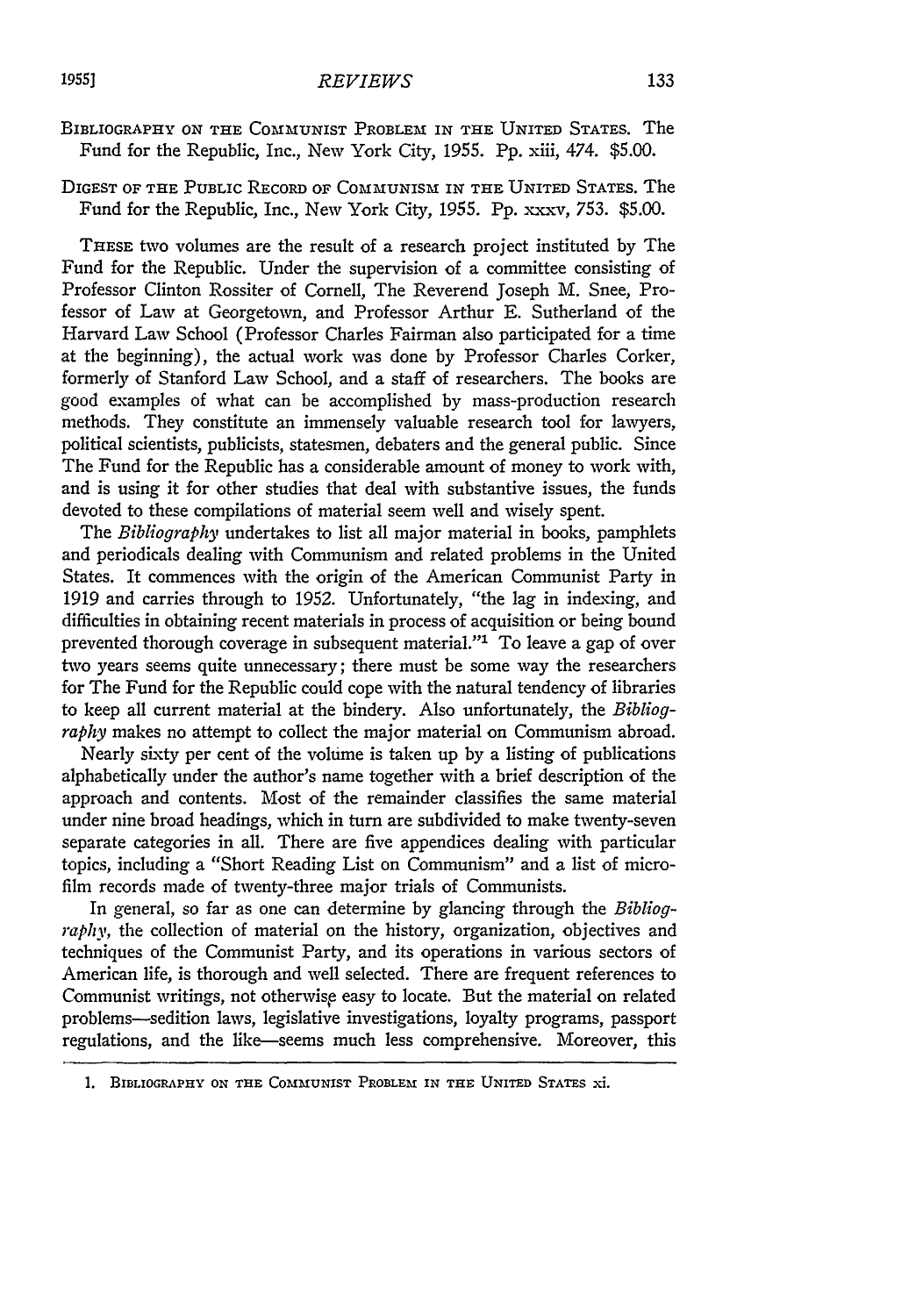material is not broken down into a sufficient number of classifications to be readily usable. Nor is there a particularized index.

The execution of the project, including the brief descriptions of the publications listed, seems on the whole well done. Nevertheless, in glancing through the *Bibliography* I noted several deficiencies; whether these are typical or exceptional it is hard to say in the absence of further research (which the reviewer could not undertake without a grant from The Fund for the Republic). Strangely enough, comparing the *Bibliography* with the modest library on my office shelves, I detected glaring omissions. The *Bibliography* does not list Max Lowenthal's book, *The Federal Bureau of Investigation,* Alison Reppy's *Civil Rights in the United States,* or anything by Thurman Arnold, who has contributed several acid pieces on the loyalty program. Furthermore, the "objective" descriptions slipped on at least one occasion. After the listing of a pamphlet by Albert E. Kahn, published by the Progressive Citizens of America in 1948, the description adds: "The Progressive Citizens of America has been cited by the Attorney General as a Communist front."<sup>2</sup> The Progressive Citizens of America was never included on the Attorney General's subversive list. Finally, and somewhat more important, I thought the "Short Reading List on Communism" seriously inadequate. It consists mostly of either official Communist literature or else pieces written from the opposite extreme viewpoint, including a good proportion of ex-Communist writings. There is a woeful lack of "liberal" writing-such as Alan Barth's *The Loyalty of Free Men,* Francis Biddle's *The Fear of Freedom,* and Walter Gellhorn's *Security, Loyalty and Science.* I fear that the average American—for whom the recommended reading list was intended-would hardly get a balanced view from the material offered.<sup>3</sup>

The *Digest* is a compilation of federal and state statutes and regulations, municipal ordinances, court decisions, legislative committee hearings and reports, and documents published by executive departments and agencies. Im-

The charge that the *Bibliography* is slanted in favor of Communism-either deliberately or otherwise-seems to this reviewer sheer fantasy. But if a second try is to be made, improvements undoubtedly could be achieved. It is to be hoped that the new edition will not only list the works of Lowenthal, Reppy and Arnold, but will include the protests **of** Taft, Farrell and Sessions as examples of the temper of the times.

*<sup>2.</sup> Id.* at 139.

<sup>3.</sup> After the above had been written the New York Times reported that The Fund for the Republic has decided to revise the *Bibliography* "because of criticism from scholars and writers" who say "important anti-Communist works have been omitted." According to the Times, Professor Philip Taft of Brown University wrote to Professor Rossiter: "You deserve a vote of thanks from the Communist Party.... For non-Communists it is an outrageous performance." Professor Taft also charged that certain of his articles had been omitted. Similar criticism likewise came from James T. Farrell, novelist and chairman of the American Committee for Cultural Freedom, and Dr. John A. Sessions, assistant director of the training institute of the International Ladies Garment Workers Union. N.Y. Times, Oct. 29, 1955, p. 1, col. 2. The following day the Times reported that Professor Rossiter denied that the decision to revise was "based on the irresponsible criticism of Philip Taft and James T. Farrell." N.Y. Times, Oct. 30, 1955, p. 16, col. 1.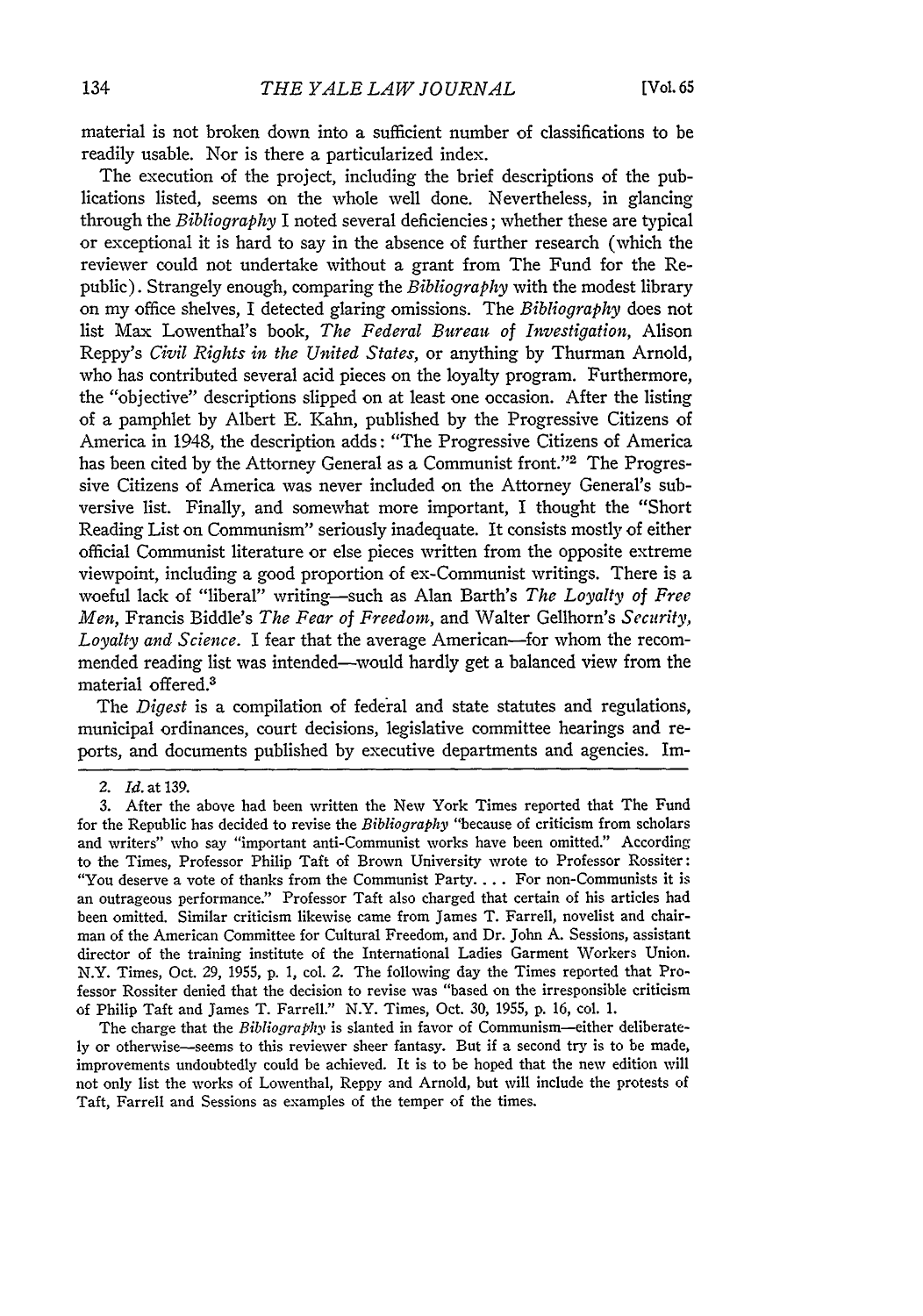portant parts of statutes, regulations and ordinances are set out verbatim; court decisions are digested; and the hearings and reports are briefly described or summarized. The material is divided into (1) federal statutes, regulations and decisions; (2) state statutes and decisions, with a supplement on municipal ordinances; and (3) legislative and executive hearings, reports and other documents. The first two parts are subdivided by subject matter, with a short introduction to each and usually a reference to some of the legal writing on the subject. The material in the third part is grouped under the particular committee or agency; but there is a topical guide which facilitates reference by subject matter. A comprehensive index is supplied.

The coverage of the *Digest* is broad. It includes not only information about treason and sedition laws, all phases of the loyalty program, and legislative investigations, but also material on aliens, postal laws, perjury, defamation, what it calls "denial of incidental benefits" such as veterans' rights (which the individual involved may not look upon as "incidental"), and numerous other areas that have been affected by the efforts to stamp out "subversion."

The project has been well conceived and well executed. The *Digest* brings together, in a form that makes the material most usable, a staggering amount of basic data which would be difficult or in some cases impossible for any single mortal to obtain. The collection of municipal ordinances is not available anywhere. And the compilation and digest of the numerous legislative hearings are a real boon to anyone working in the field.

Two difficulties with the *Digest* may be pointed out. One is that the references to legal discussions are wholly inadequate; presumably the *Bibliography* was to take care of this. The other is the problem of keeping the material current. Events move so swiftly on this front that only a loose-leaf service can really cope with them. The service recently inaugurated by the Bureau of National *Affairs-Government Security and Loyalty-fulfills* this need in one major area. But it is too bad that The Fund for the Republic did not put the *Digest* on a loose-leaf basis. Possibly it will supply a supplement now and then.

Ploughing through these two huge volumes brings home to one, as isolated reading may not, the appalling concentration of our society in the last decade upon issues of "loyalty" and "subversion." One is struck partly, of course, by the extremes and absurdities. One's eye catches the Los Angeles ordinance that requires the registration of every resident and every person "who regularly enters or travels through any part of the territory of the City of Los Angeles, and who is a member of any communist organization," and then goes on to make it a misdemeanor for any such registered person to "Buy, sell, own, possess or control any revolver, pistol, dagger, dirk, slug, high-powered air rifle, billy, or other concealed weapon."<sup>4</sup> Or one notes the question to be answered by all candidates for admission to the bar in Hawaii:

"If you were to be listed as a 'Communist' in the records of any federal investigative agency, what past actions or organizational affiliations of

<sup>4.</sup> **DIGEST OF THE** PuBLIc RECORD OF **COMMUNISM ON THE UNITED STATES** 464-65.